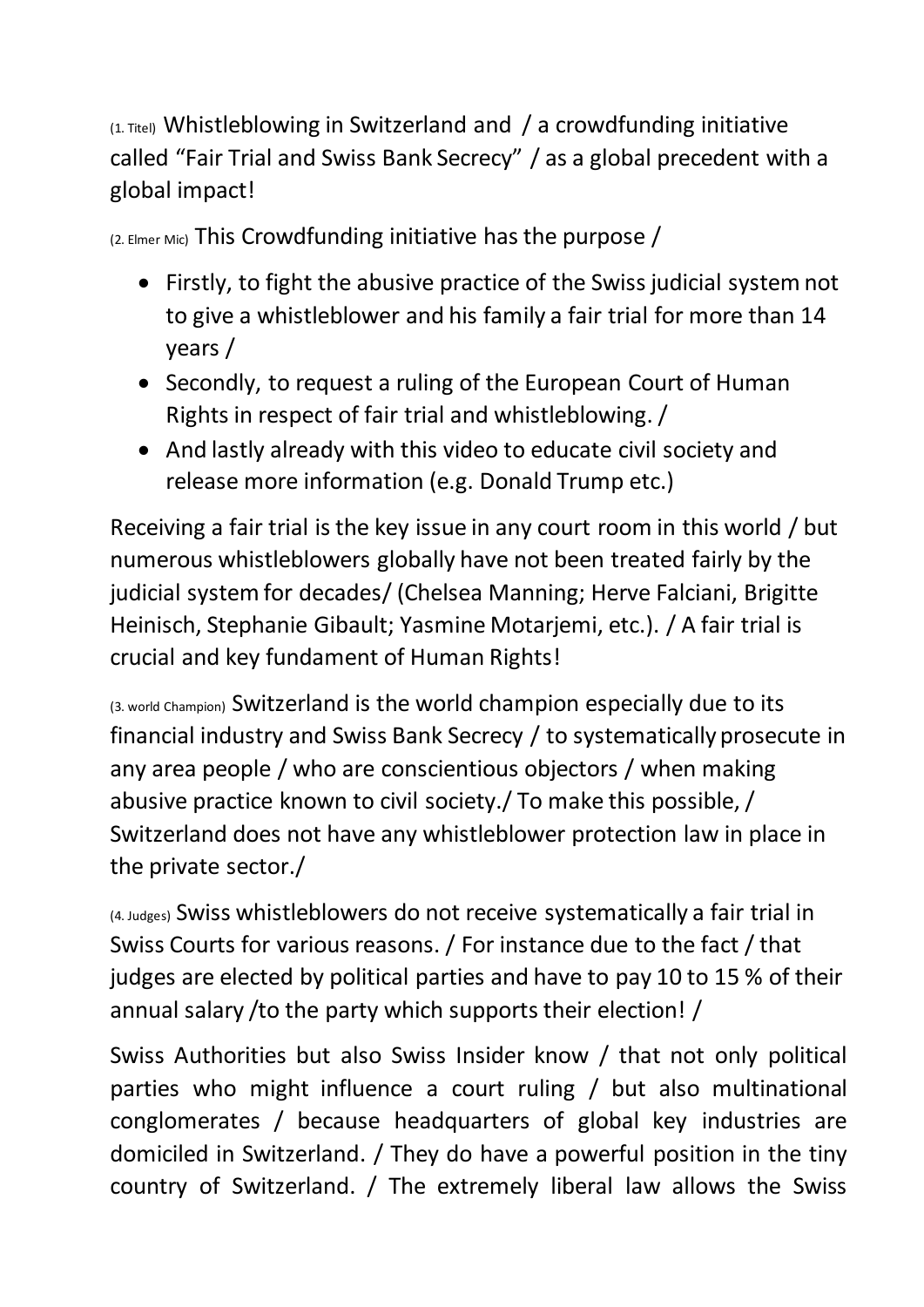Criminal system / to stretch, bend and abuse the governing law in favor of the powerful. /

(5. industries) It is a known fact / that these industries are key players in Switzerland but also globally in the field of / finance, pharmaceutic, food, commodities, gold refinery, freeports / and have a major influence on the outcome of a court ruling / because Switzerland is not only a tax haven, / it is also a legal haven, / a self regulatory haven for industries such as Swiss Financial Market Supervisory Authority FINMA which is a self-regulatory body in the banking industry / and all that for the powerful. /

It is crucial for any so-called secrecy jurisdiction to be a tax and legal haven like Switzerland / in order to attract and protect international organization such as / FIFA, Olympic Committees, World Economic Forum Davos, etc. /

(6. protector) It is the judicial system of a secrecy jurisdiction / which acts as a protector of multi-national conglomerates, / ultra and high net worth individuals and simply in order to be in line with Swiss national interest. /

(7.Bild Weltwoche) In my legal case it is not only Julius Baer as a multi-national conglomerate / but also the Swiss financial industry, / the Swiss media / and most importantly the dubious law Swiss Bank Secrecy / which wanted me to be in publically denounced / as data thief, blackmailer, Neo Nazi, mental sick person, a person who goes for revenge / and even as a terrorist / because I returned back to Switzerland / in the lions cage / to fight in the court room for justice. /

(8. death penality) As a matter of fact, / whistleblowing in the financial industry of Switzerland or any tax haven / is considered a capital crime. / A capital crime which must be punished harshly / with the social, financial and professional death of any person / who dares to make the truth public in this case / about the fine or call it better/the dubious Art of Swiss Banking to global civil society.

(9. Witch hunt) Swiss authorities not only go after any whistleblower in any Swiss key industry, / they also go after his/her family membersin the sense of a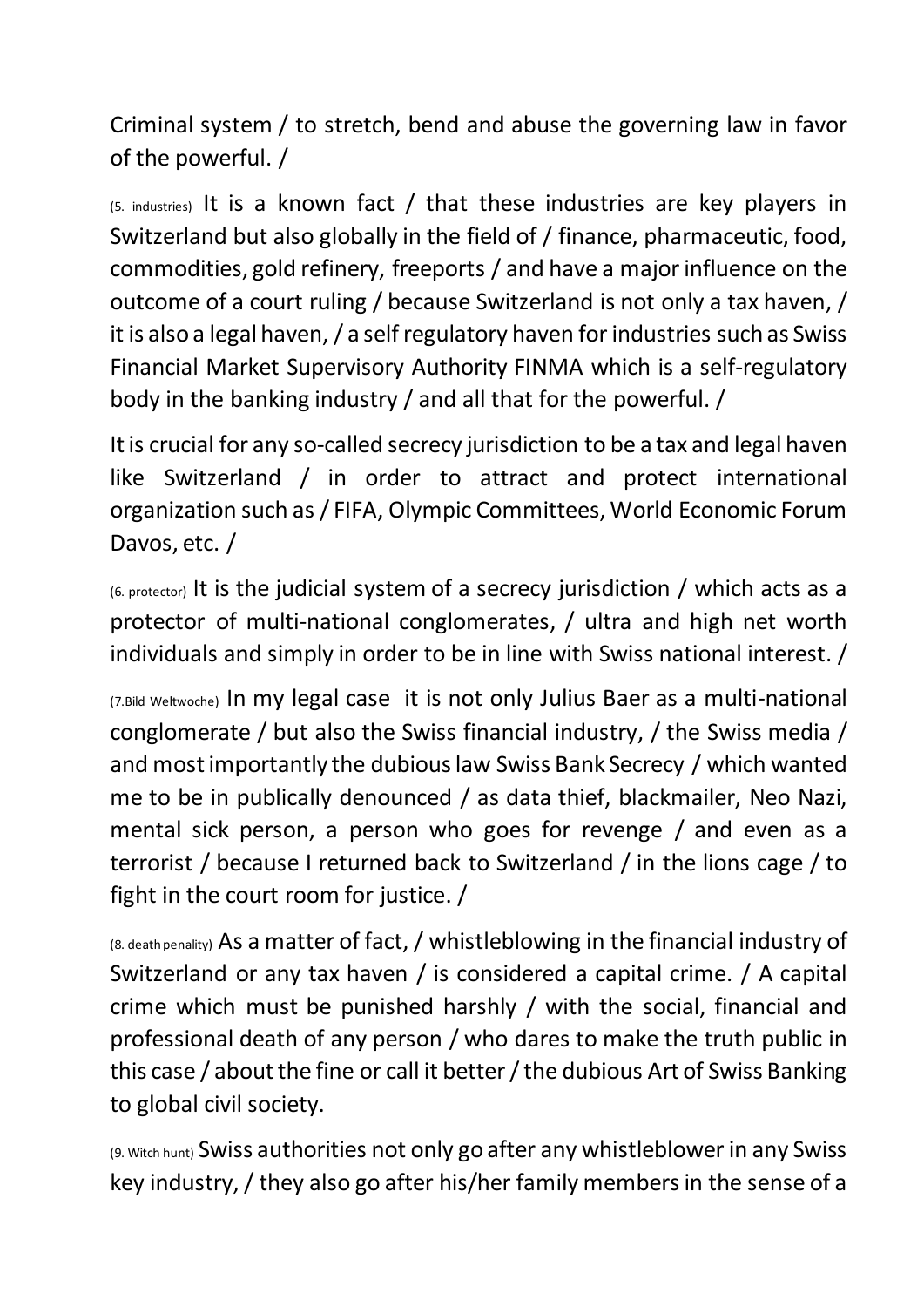witch hunt. / The family has to become an outlaw! /In my case there are some of the following retaliations / my family had to endure:

- 1) The Swiss Police protected the severe harassment of my family by Julius Baer / which was only addressed by prosecution after 7 years / the crime had been committed,
- 2) No investigation at all in respect of the Cayman data delivered to Swiss authorities / and turning down systematically approx. 60 court complaints I filed, /
- 3) 217 days of solitary confinement / and no compensation even though the court trial was won by my lawyer,
- 4) A criminal investigation against my wife / supposingly having violated Swiss Bank Secrecy / in order not to allow her to visit me in prison for 187 days / when I was in solitary confinement,
- 5) Destroying my health / for instance due to a break down in the court room on December  $10^{th}$ , 2014 (sarcastically the Human Rights Day of 2014) / because the judge forced me to leave the hospital I stayed already for three weeks/ to attend the court proceedings.
- 6) The Coverage of court fees of USD 350`000 / even though the legal case ended with an acquittal at the Federal Court of Switzerland /
- 7) Lastly, A defamation campaign of many Swiss newspapers protected by the judicial system / and even performed by head judges publicly calling me an ordinary criminal/.

(10. golden Calf) Not only I but also the family did not receive a fair trail due to the fact that/ I dared to challenge to Golden Calf of Swiss Bank Secrecy. / The judges` and prosecutors simple methodology was / not do consider exculpatory and inculpatory aspects with equal care / as requested in the law. / All of the exculpatory aspects of my legal case were simply ignored by the judges and prosecutors / in order to prolong the case, / to justify and maximize the punishment or simply to give the family a hard time.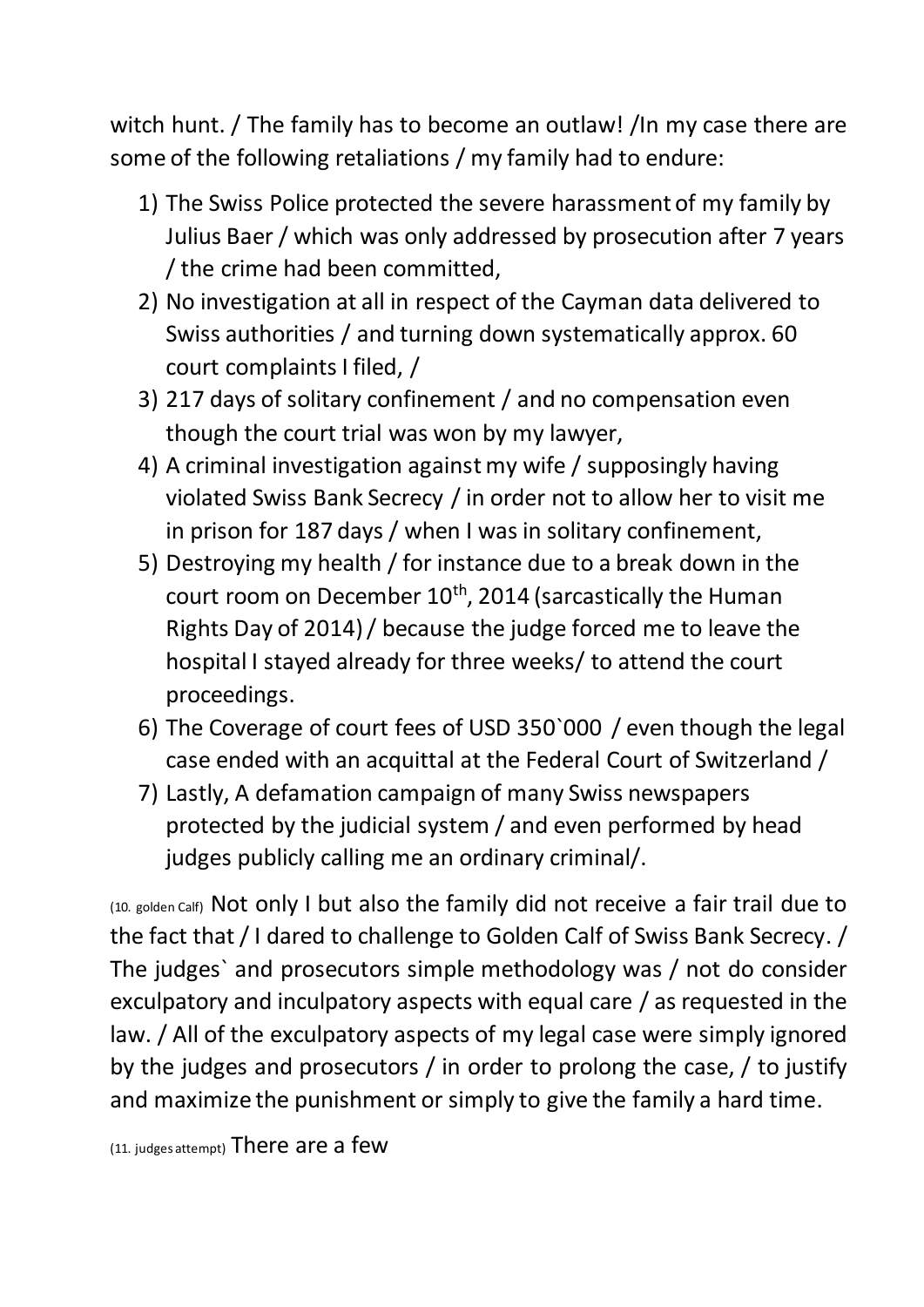- 1) The deliberately withholding of the confiscated Cayman employment contract for 9 years by the Prosecution Office in order to make me an employee of Zurich`s Bank and justify the application of Swiss Bank Secrecy /
- 2) Ignoring the severe post-traumatic stress disorder I had / caused by Julius Baer`s harassment and / even falsifying a psychological evaluation carried out by the Forensic Expert of the Courts /
- 3) Ignoring the several emails with death threats we might have received from culprits related to Julius Baer
- 4) Ignoring the fact that Julius Baer, Stalkers and Zurich`s Prosecutors and Judges made so much pressure on my 11-year-old daughter / that she made the judges responsible in her suicide note / after two prosecutors and a Police Officer entered illegally our home / when she was home alone
- 5) Not only having withheld for 14 years personal belongings of me / but also of my wife and my daughter (e.g. photos of my daughter`s childhood etc.)
- 6) Lastly and most importantly, / ignoring the crimes Julius Baer committed in the Offshore world.

 $(12.$  ECHR) After the dubious federal court's ruling / I decided to take my case the fourth time to the European Court of Human Rights as a precedent / which I personally have to finance with approx. EUR 40 000 / I was told by the former German judicial Minister of Justice Däubler-Gmelin, / a supporter of my initiative. /

(13. judges abusing the law) On top of it / I run a campaign that whistleblowers in Switzerland but also globally will not receive a fair trial, / whistleblowing in the Swiss financial industry is a capital crime  $-$  / all court rulings related to Swiss whistleblowing as of today lead to guilty verdicts in Swiss Courts one or the other way./ The obvious conclusion is:

Reporting a financial crime or any crime of a MNC in Switzerland is a capital crime!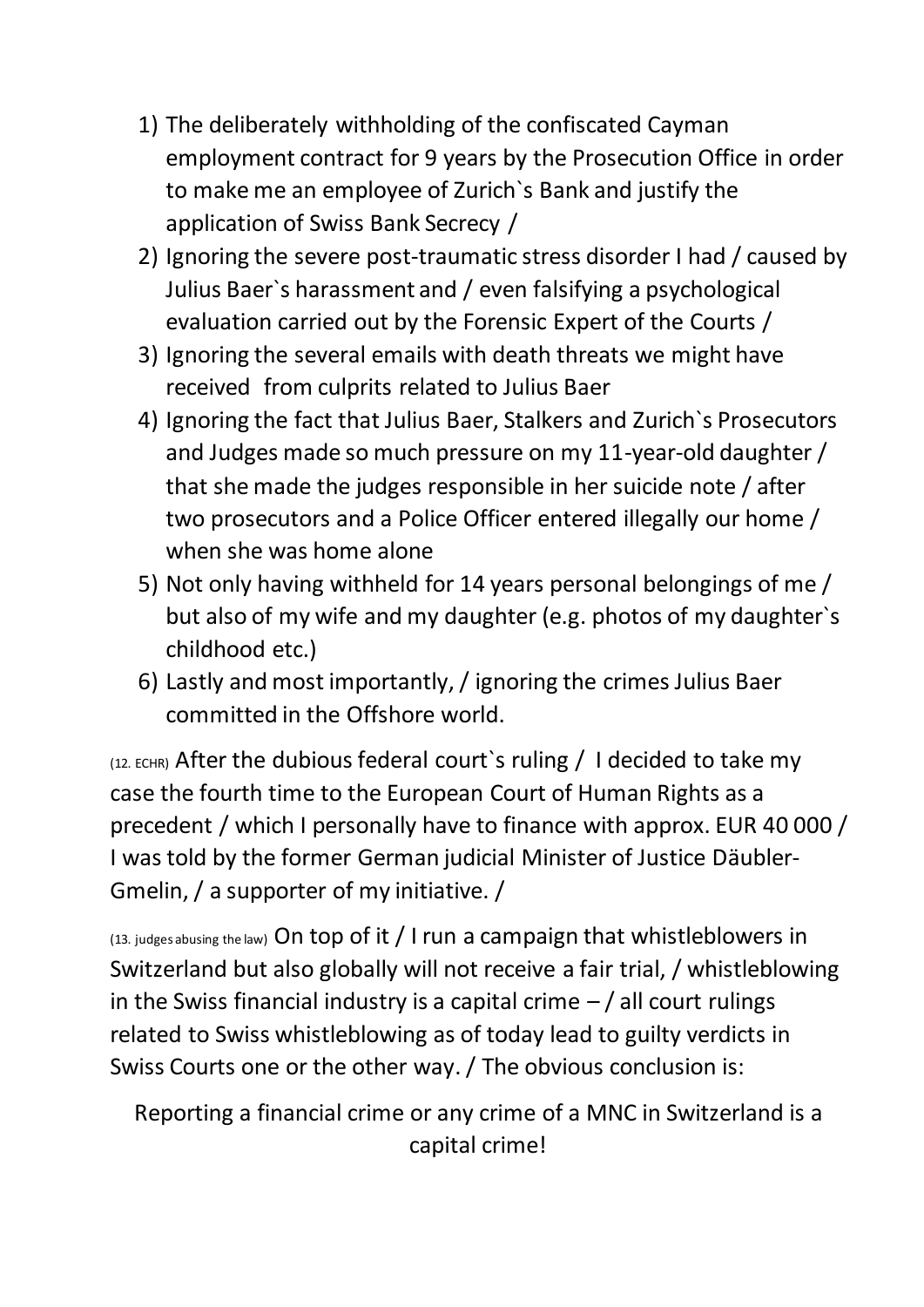Worse, / exposing abusive practice of MNC and of organizations of key industries / will not only cause the social, financial and professional death of a whistleblower / it causes a big burden of the entire family and the relatives. /

(14. verdict) My conclusion is /that I do have the mental power and the endurance to continue this fight in favor of truth telling in Switzerland and globally / which I have started in 2002 in the Caymans and continued in 2006 / having turned down CHF 500 000 hush money and the offer to close all legal cases against me by Julius Baer and the Prosecution Office. /

Today / I am at the point where I need the support of the global civil society. / This not only because the Federal Court of Switzerland decided / even though I won the Swiss Bank Secrecy matter in the court room/ that

- I have to pay USD 350 000 or even more in court fees /
- I will not receive any compensation for 217 days in solitary confinement /,
- It will not be considered the fact / that I had a ban to work in the Swiss financial industry for 14 years / due the request of the prosecution office to put me 4 ½ years to prison / and a live long ban of working in the Swiss financial industry /

All of this made me a poor man. / It is even worse the Federal Court of Switzerland has already forced me / to pay my brilliant lawyer with assets out of my pension fund.

(15. Elmer/Assange) Therefore, here is my offer for this Crowdfunding INITIAVTIVE

1) You will receive a book about the inside of Rudolf Elmer and more importantly about offshore / how it really works, a lot of tricks how to cheat, how to escape investigations and with several striking examples of (Trusts, Companies, Hedge Funds, Special Purpose Vehicle etc.)